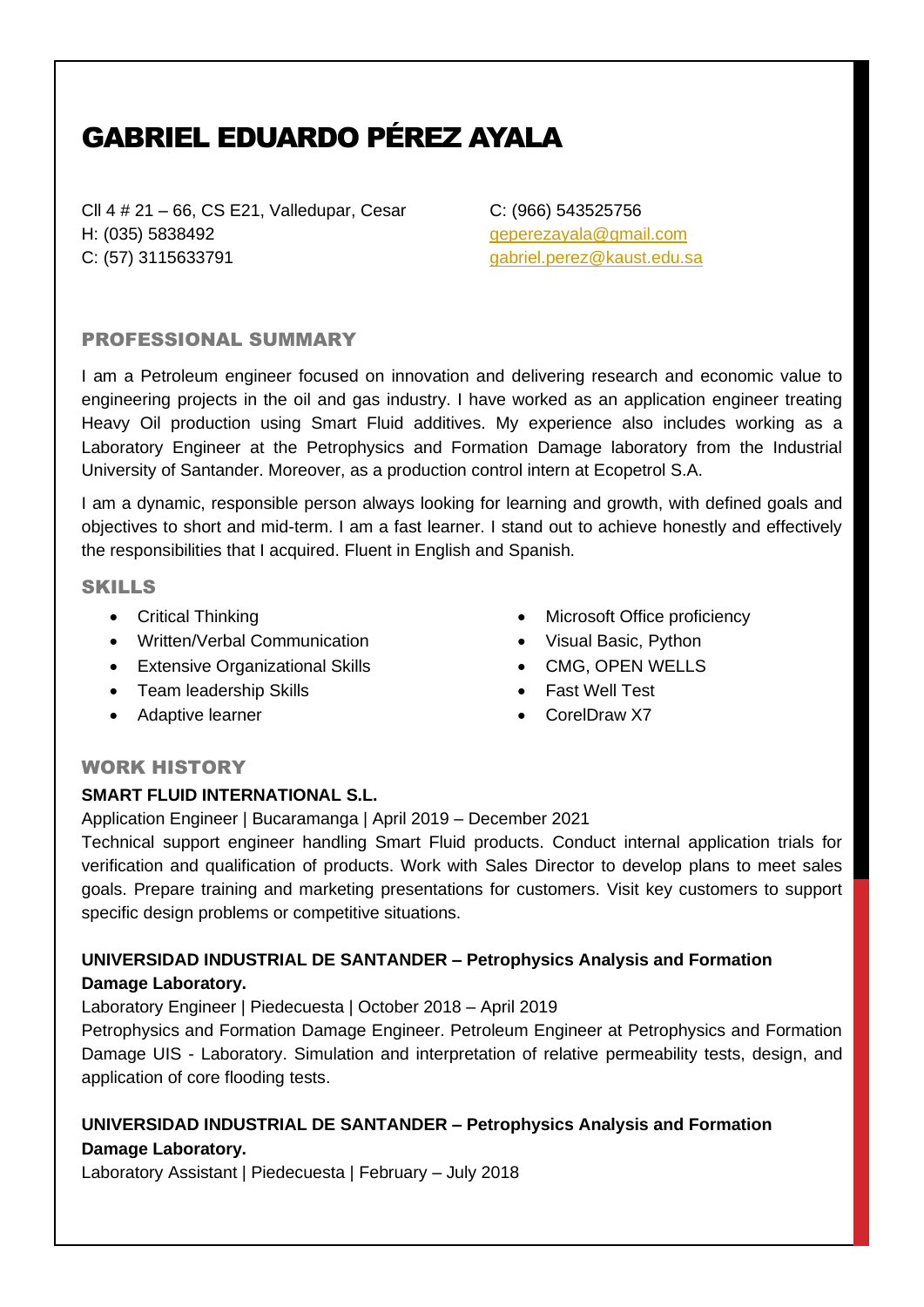Assist projects carried out at Petrophysics Analysis and Formation Damage Laboratory, which provides laboratory services for petrophysical analysis, pressure tests, volume, temperature, formation damage, and fluid characterization for the Colombian hydrocarbon industry.

# **ECOPETROL S.A.**

Production Control Intern | Barrancabermeja | January 2017 – July 2017

Support field engineers in the elaboration of well intervention programs for producer wells in Mares Management's fields. Monitoring of well production performance and identification of opportunities for oil pumping optimization in Mares Management's fields. ALS failure analysis, KPI's and statistical surveillance for Mares Management. Received training in production control, Artificial Lift Systems, Well Completions and Services, ALS failure identification, and Wells monitoring.

# **UNIVERSIDAD INDUSTRIAL DE SANTANDER**

Teaching Assistant – Reservoir Engineering | Bucaramanga | March 2016 – December 2017 Support the reservoir's teacher to prepare educative material for the subject, including the technological resources, perform the qualification of the tests, lead supporting activities like workshops, and take charge of the class teacher's absence.

# **GRM-UIS**

Research Assistant – Steamflooding | Bucaramanga | February 2015 – March 2016 Develop research activities on steam injection (Cyclic steam stimulation and Steamflooding), providing investigative assets to the research group.

# EDUCATION

**Bachelor of Science** Petroleum Engineering – July 2018 Universidad Industrial de Santander GPA 4.23 Bucaramanga, Santander, Colombia

# LANGUAGE

**Spanish** Native Proficiency **English** Full Professional Proficiency **Italian** Limited Working Proficiency

# VOLUNTEER EXPERIENCE

**AFS – Intercultural Program Exchanges**  Social Volunteer | August 2019 – December 2021 **Colombian Association of Petroleum Engineers - ACIPET** Student Volunteer | March 2016 – June 2018 **XV – Semana Técnica Internacional de Ingenieria de Petróleos – UIS** Organizing Committee Member | Protocol Committee | July 2016

# COMPLEMENTARY TRAINING

- 1. Data Scientist with Python Track, Data Camp. November 2021.
- 2. Software development, ITC Ministry of Colombia UTP. January 2021.
- 3. Programming fundamentals, ITC Ministry of Colombia UTP. January 2021.
- 4. Chemical Products Handling. SENA. August 2020.
- 5. Python for Everybody. Coursera Specialization. July 2020.
- 6. Statistics with Python. Coursera Specialization. September 2020.